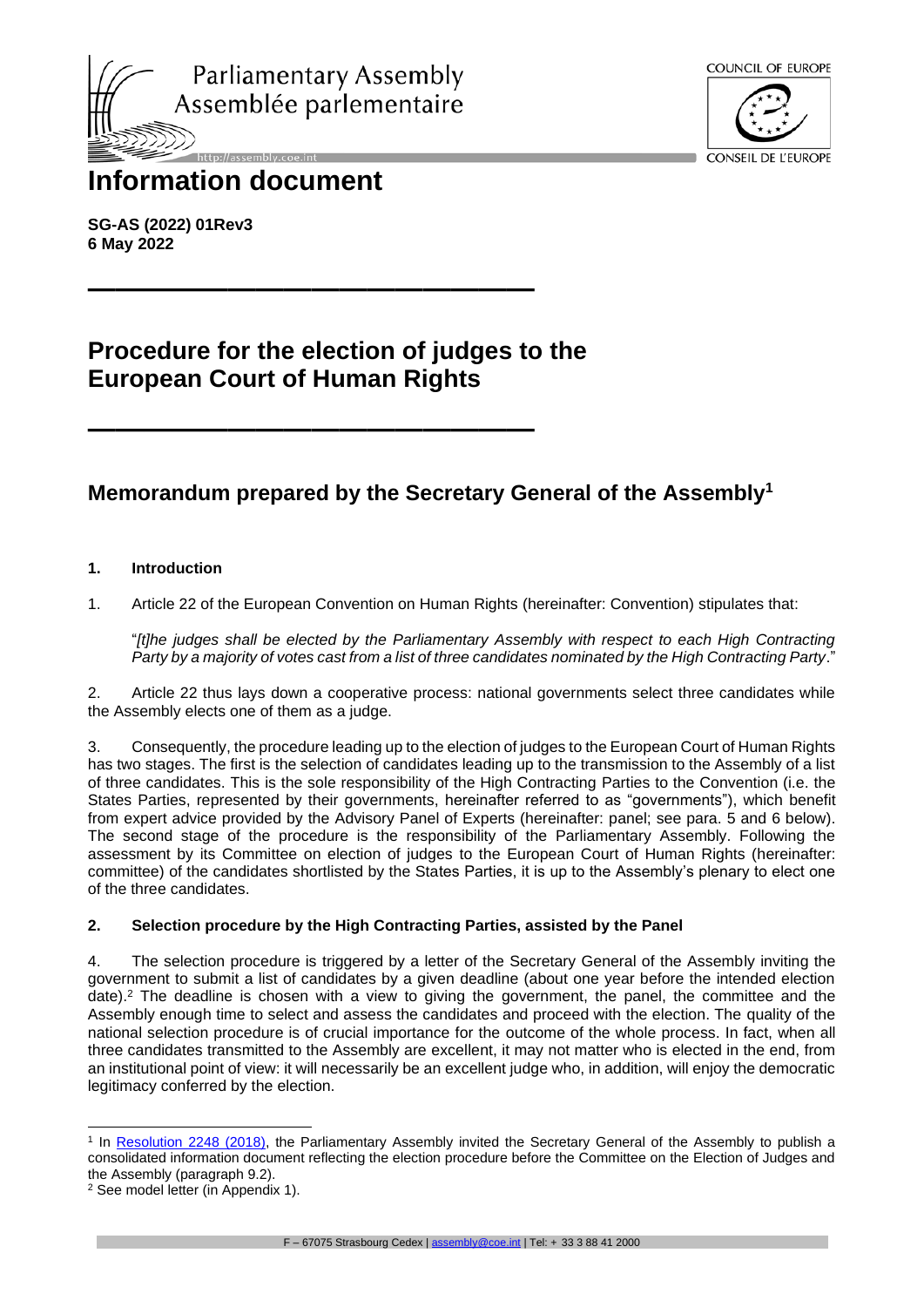## SG-AS (2022) 01Rev3

5. The Committee of Ministers decided in 2010 to set up the [Advisory Panel of Experts](https://rm.coe.int/short-guide-panel-pdf-a5-2757-1197-8497-v-1/1680a0ae31) to provide expert advice to governments on the qualification of the selected candidates. Governments are invited to submit to the panel the *curricula vitae* of the candidates they envisage presenting to the Assembly. The panel, following a confidential procedure, examines the *curricula vitae* and has the possibility of asking questions to the government. The panel then decides (by written procedure or at a meeting) whether it considers that all the candidates fulfil the requirements of Article 21 of the Convention, which stipulates:

*"The judges shall be of high moral character and must either possess the qualifications required for appointment to high judicial office or be jurisconsults of recognised competence."*

6. If, however, the panel considers that one or more of the candidates do not fulfil these requirements, it informs the national authorities accordingly. Governments are expected to follow the panel's recommendations, though – formally speaking – they remain free to submit their list to the Assembly regardless of the panel's views. In its recent practice, the committee, which is informed confidentially of the panel's conclusions on the final list submitted by the government, has insisted that the panel be consulted in a meaningful way and its views given due consideration by the government concerned.

7. The national selection procedure must fulfil certain requirements to increase the likelihood of the required outcome – namely that all three candidates are the best available. In 2012, the Committee of Ministers adopted a set of "Guidelines on the selection of candidates for the post of judge at the European Court of Human Rights".<sup>3</sup> The national selection procedures must be fair and transparent. The following are the key requirements:

(1) the procedure should be stable and established in advance, through codification or in a settled administrative practice;<sup>4</sup>

(2) the call for candidatures should be public and disseminated widely;

(3) a reasonable period should be allowed for the submission of applications;

(4) the body responsible for recommending candidates should have a balanced composition, its members should have sufficient technical knowledge and command respect and confidence, and it should be free from undue influence;

(5) all serious applicants should be interviewed, based upon a standardised format;

(6) the applicants' linguistic abilities should be assessed;

(7) any departure by the final decision-maker from the selection body's recommendation should be justified by reference to the criteria for the establishment of lists of candidates, and finally

(8) the list should be submitted to the Assembly only after the Panel's opinion on the candidates' suitability has been obtained.

8. The Assembly,<sup>5</sup> for its part, also assesses the fairness, transparency and consistency of the national selection procedures, including public and open calls for candidatures, though without going into the same detail as specified in the Committee of Ministers' Guidelines. The committee has, however, gradually placed a greater emphasis on this issue. In 2016, it rejected two lists on purely procedural grounds. In one case, the Committee of Ministers' Guidelines were not respected as the list was transmitted simultaneously to the panel and to the Assembly. This meant that the government was not able to take the views of the panel into account prior to transmission of the list to the Assembly. In another case, no meaningful national selection procedure was carried out at all. Following discussions in yet another case, in January 2019, the committee decided that it would no longer consider lists of candidates when no interviews had been carried out during the national selection procedure.

9. The committee limits its assessment of the national selection procedure, which must be described in the letter transmitting the list of candidates, to its fairness and transparency in general and does not substitute its own choice of candidates to that of the national selection procedure. This means that, provided the procedure followed was generally fair and transparent, the committee will not reject the list on procedural grounds only because it found that other persons than the selected candidates ought to have been placed on the list. As specified in Article 22 of the Convention, it is the responsibility of governments to provide the Assembly with a

<sup>&</sup>lt;sup>3</sup> Adopted by the Committee of Ministers on 28 March 2012, [CM\(2012\)40-final,](https://search.coe.int/cm/Pages/result_details.aspx?ObjectID=09000016805cb1ac) available at: [https://rm.coe.int/16805cb1ac.](https://rm.coe.int/16805cb1ac) as amended on 26 November 2014 by [CM/Del/Dec\(2014\)1213/1.5-app5.](https://search.coe.int/cm/Pages/result_details.aspx?ObjectId=09000016805c49f5)

<sup>4</sup> The survey carried out in the preparation of Assembly's document No. 11767 in 2008 upon which resolution 1646 (2009) of 27 January 2009 was based, shows that at the time, many States did not have a procedure that would have satisfied the requirements laid down in the "Guidelines".

<sup>&</sup>lt;sup>5</sup> See **Resolution 1646 (2009)**, paras. 2. and 4.1.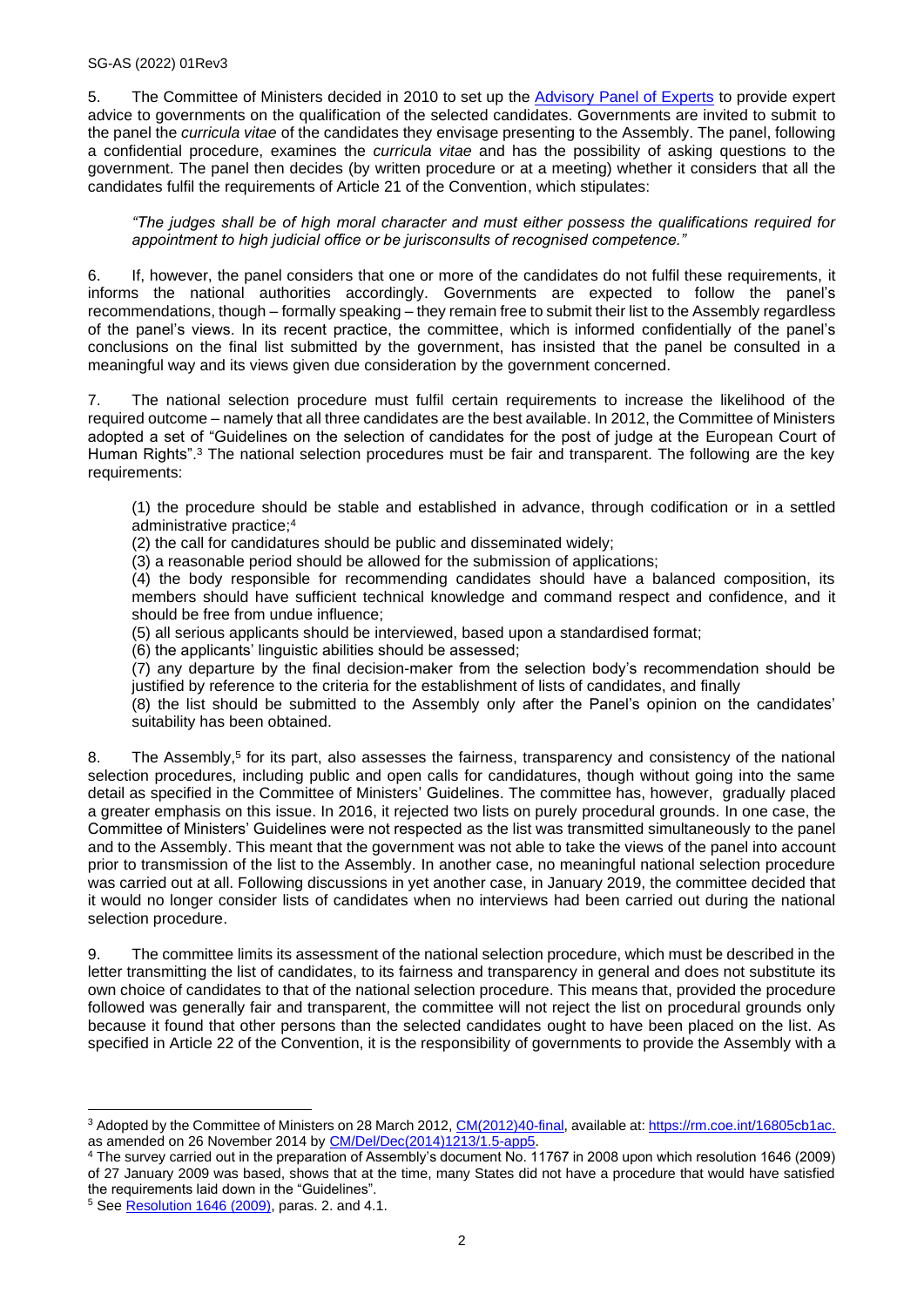shortlist of three candidates.<sup>6</sup> Basing itself also on the Committee of Ministers' Guidelines, the committee merely exercises general oversight of the fairness and transparency of the procedures followed in establishing the list of candidates, which should be transmitted to the Assembly in alphabetical order.<sup>7</sup>

10. The outcome of the national selection procedure must generally be a list of three candidates comprising at least one man and one woman. A single-sex list is acceptable when the candidates belong to the sex which is underrepresented in the Court (i.e. the sex to which under 40% of the total number of judges belong; the relevant time is the date of the Secretary General's letter inviting the government to present a list and informing it of the gender balance among judges at this time, see para. 4 above). In exceptional circumstances, where a government has taken all the necessary and appropriate steps to ensure that the list contains candidates of both sexes, the Assembly may decide to consider a single-sex list even when candidates do not belong to the underrepresented sex (see also para. 19 below: two-thirds majority required).<sup>8</sup>

## **3. Election procedure before the Assembly**

11. Article 23 of the Convention, paragraphs 1 to 3, at present, stipulates:

*"1. The judges shall be elected for a period of nine years. They may not be re-elected.*

*2. The terms of office of judges shall expire when they reach the age of 70.*

*3. The judges shall hold office until replaced. They shall, however, continue to deal with such cases as they already have under consideration."*

12. After the entry into force, on 1 August 2021, of Protocol No. 15 to the Convention, the above-mentioned paragraph 2 of Article 23 was deleted and the age limit of 70 no longer applies. At the same time, Article 21 paragraph 2, inserted by Protocol No. 15 to the Convention, reads as follows:

*"Candidates shall be less than 65 years of age at the date by which the list of three candidates has been requested by the Parliamentary Assembly, further to Article 22."*

Thus, judges are able to serve on the Court until the end of their mandate of 9 years, provided they are still under 65 years old at the date by which the Secretary General of the Assembly invited the government to submit a list of candidates [\(Article 2 of Protocol](http://www.echr.coe.int/Documents/Protocol_15_ENG.pdf) No. 15).

13. After the list is transmitted to the Assembly, it is published on the Assembly's website. As from the date of transmission, the list is the Assembly's "property". It can only be withdrawn or modified by the government concerned as long as the deadline set for its transmission – specified in the letter of the Secretary General of the Assembly - has not yet expired.<sup>9</sup> After the expiry of the deadline, the government can no longer withdraw or modify the list of candidates. However, at any moment of the procedure and before the Assembly proceeds to a vote, a candidate may decide himself or herself to withdraw from the list. In such a case, after the Secretary General of the Assembly has received a signed letter of withdrawal, the election procedure is immediately interrupted, and the government concerned is invited to complete or replace the list.<sup>10</sup>

## *3.1. Procedure before the Committee on the election of judges*

14. The candidatures are first examined by the committee, which is mandated by the plenary Assembly to interview candidates, scrutinise their *curricula vitae* and make specific recommendations to the Assembly concerning their qualifications. Based on its recommendation, the Assembly proceeds with the election, or rejects the list.

15. The committee has 22 seats (including the chairpersons of the Committee on Legal Affairs and Human Rights and the Committee on Equality and Non-Discrimination, who are *ex officio* members). Its ordinary members and their substitutes are nominated by the political groups in proportion to their strength in the

<sup>&</sup>lt;sup>6</sup> See the Court's second Advisory Opinion dated 22 January 2010 "on certain legal questions concerning the lists of candidates submitted with a view to the election of judges to the European Court of Human Rights" (No. 2) ("second Advisory Opinion"), para. 45: "Within the framework thus defined by the Convention, the High Contracting Parties have complete latitude in constituting their lists."

<sup>&</sup>lt;sup>7</sup> See Appendix to [Resolution 1432 \(2005\),](http://assembly.coe.int/nw/xml/XRef/Xref-DocDetails-EN.asp?fileid=17316) para. 3.

<sup>&</sup>lt;sup>8</sup> See the Court's (first) Advisory Opinion dated 12 February 2008 on certain legal questions concerning the lists of candidates submitted with a view to the election of judges to the European Court of Human Rights.

<sup>&</sup>lt;sup>9</sup> See second Advisory Opinion (note 6), para. 49.

<sup>10</sup> See second Advisory Opinion (note 6), paras. 56-57.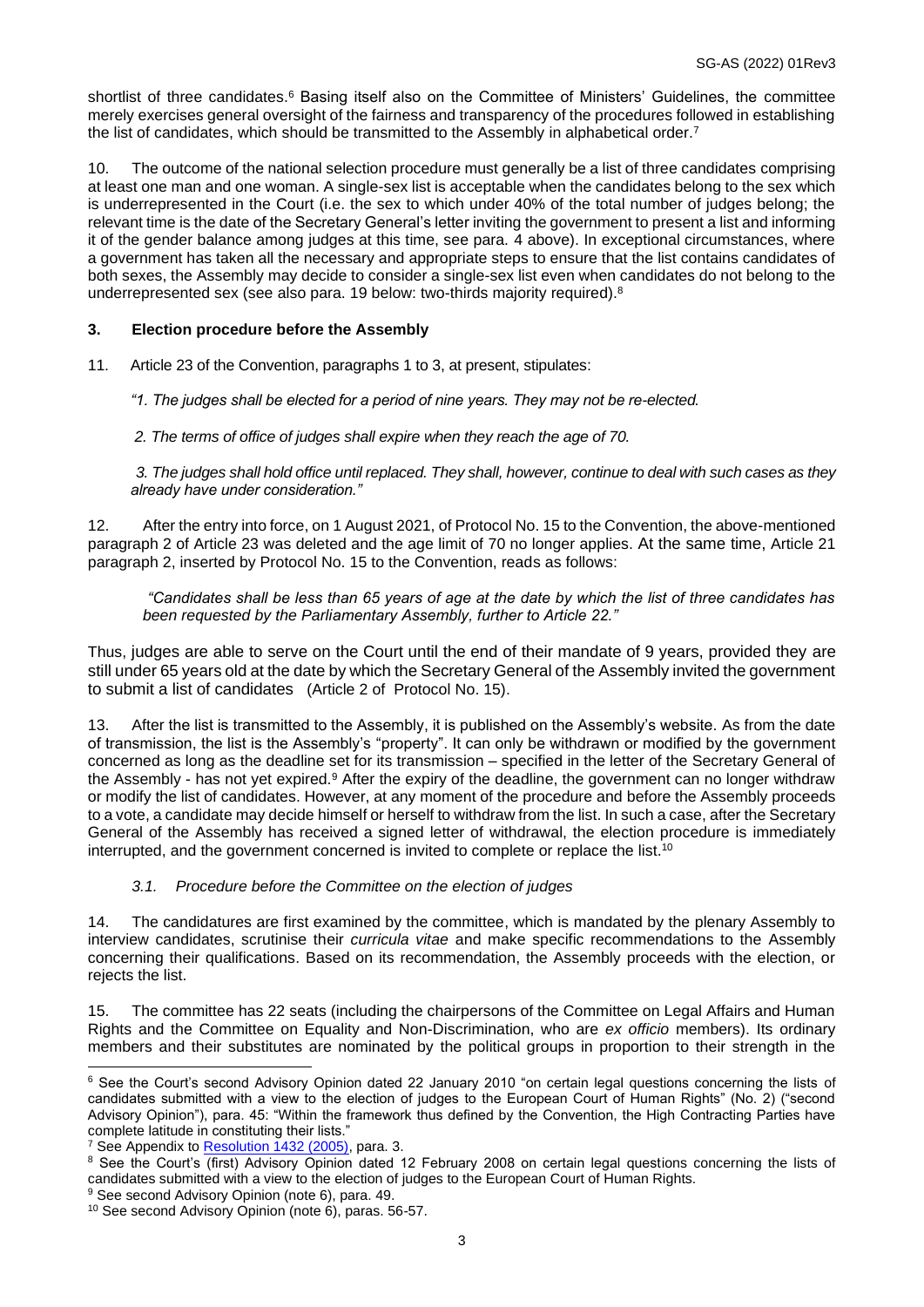Assembly. Nominees must have sufficient legal expertise and experience. This committee is the only one in the Assembly to which such a requirement applies. The committee can only deliberate validly when a quorum of one third of its members (seven) is present. To ensure an appropriate level of participation, the Assembly has asked political groups to replace members with a poor attendance record, in principle after three consecutive or five non-consecutive absences.<sup>11</sup> Members lose their seats once the group they belong to has ceased to exist; however, a chairperson or vice-chairperson elected on behalf of such a group remains in office until their term expires.<sup>12</sup>

16. The committee meetings follow a consistent procedure. The meetings are held *in camera* and all participants are subject to strict confidentiality. Deliberations with respect to each list of candidates consist of three steps:

- a briefing session;
- interviews with candidates;
- discussion and vote.

17. In the briefing sessions, before each set of interviews, members receive information, such as the confidential views of the panel on the list. The panel's views are provided to members in written form at the beginning of each briefing session. The chairperson of the panel, or his or her representative, is invited to attend the briefing sessions in order to explain the panel's views on the list and reply to possible questions by members. The committee also receives information obtained by the chairperson from other sources considered by the chairperson as relevant. An expression of governmental preference shall play no role in the deliberations of the committee,<sup>13</sup> which bases itself solely on the criteria laid down in the Convention as "fleshed out" by the Assembly itself (see Appendix 2, below).

18. The committee must first decide whether there are any procedural or substantive grounds which might lead to the rejection of the list without interviewing the candidates.

- 19. Procedural grounds include the following:<sup>14</sup>
	- the national selection procedure did not satisfy the minimum requirements of fairness and transparency, for example when there was no public call for candidatures;
	- when no interviews were held during the national selection procedure;
	- or when the panel was not duly consulted.

20. Substantive grounds include the conclusion by the committee, on the sole basis of the candidates' *curricula vitae* and in light of the exchange of views with the chairperson or representative of the panel, that at least one of the candidates clearly does not fulfil the requirements of Article 21 para.1 of the Convention. The committee rejected lists on substantive grounds on the sole basis of the candidates' *curricula vitae,* without interviewing them, on three occasions, in 2016, 2018, and 2022.

21. A proposal to reject a list on procedural or substantive grounds, without interviewing the candidates, requires a majority of the votes cast.<sup>15</sup>

22. The committee shall also reject a single-sex list unless the candidates belong to the sex which is underrepresented in the Court, i.e. the sex to which under 40% of the total number of judges belong, at the time of the Secretary General's letter inviting presentation of a list (para. 10 above). In exceptional circumstances, where a Contracting Party has taken all the necessary and appropriate steps to ensure that the list contains candidates of both sexes, the committee may decide to consider a single-sex list even when the candidates do not belong to the underrepresented sex.

23. Before the decision on the existence of exceptional circumstances is taken by the committee, the chairperson of the committee invites the Minister of Justice of the State concerned to take part in an exchange of views with the committee. The Minister, or a person designated by him or her, is given the opportunity to explain the circumstances which have prompted his / her government to transmit a single-sex list.

<sup>&</sup>lt;sup>11</sup> See **Resolution 2278 (2019)**, para. 5.

<sup>12</sup> See [Resolution 2278 \(2019\),](http://assembly.coe.int/nw/xml/XRef/Xref-DocDetails-EN.asp?fileid=27665) para. 7.

<sup>&</sup>lt;sup>13</sup> See Appendix to [Resolution 1432 \(2005\),](http://assembly.coe.int/nw/xml/XRef/Xref-DocDetails-EN.asp?fileid=17316) para. 3, sentence 3 ("any expressions of governmental preference shall play no role in the deliberations of the [then sub-] Committee on the Election of Judges.").

<sup>&</sup>lt;sup>14</sup> See also section 2 above.

<sup>&</sup>lt;sup>15</sup> [Resolution 1366 \(2004\)](http://assembly.coe.int/nw/xml/XRef/Xref-DocDetails-EN.asp?fileid=17194) para. 3. as modified by [Resolution 2278 \(2019\),](http://assembly.coe.int/nw/xml/XRef/Xref-DocDetails-EN.asp?fileid=27665) para. 2.4.2.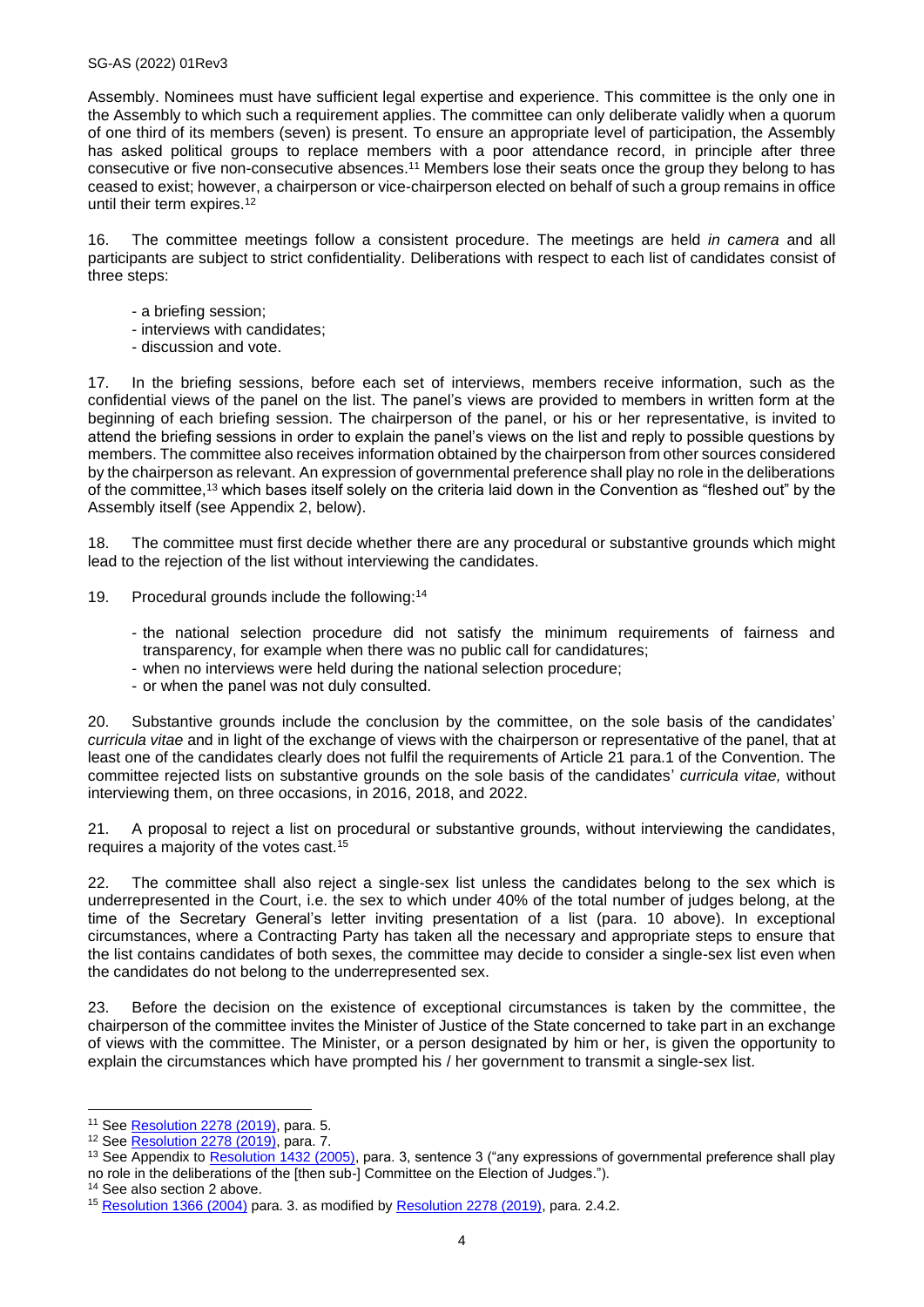24. Such exceptional circumstances must be duly so considered by a two-thirds majority of the votes cast by the members of the committee, whose views must be ratified by the Assembly in the framework of a Progress Report of the Bureau. Interviews can therefore only take place at the next meeting of the committee following the ratification of the position of the committee by the Assembly. If the two-thirds majority is not reached in the committee for recognising exceptional circumstances, the committee shall recommend that the Assembly reject the list concerned.

25. When a list is not rejected on procedural grounds or on substantial grounds on the sole basis of the candidates' *curricula vitae* or on gender equality grounds (or when there is no majority to accept a proposal to reject the list on these grounds), the candidates are interviewed one by one, in alphabetical order. Each interview lasts thirty minutes.<sup>16</sup> The first five minutes can be used by the candidate to present his or her candidature. This opportunity, of which the candidates are informed ahead of time, is used by practically all candidates. After this, the chairperson opens the interviews by asking each candidate the same one or two questions. Members can ask any questions, including clarifications regarding the candidate's *curriculum vitae*. Questions can be asked in either of the two official languages. Candidates have simultaneous interpretation between both official languages at their disposal and may give their answers in either official language.

26. After the three interviews, the committee has an exchange of views on the merits of the candidates. The committee first decides whether all three candidates fulfil the criteria for election as a judge (Article 21 paragraph 1 of the Convention, quoted in paragraph 5, above), failing which it recommends to the Assembly the rejection of the list. Such a recommendation must be adopted by a majority of the votes cast. <sup>17</sup> The Assembly has decided not to consider lists of candidates, after interviewing them, on the following substantive grounds, namely where:

- the areas of competence of the candidates appear to be unduly restricted;
- not all the candidates fulfil the conditions laid down by Article 21 para. 1 of the Convention;
- one or more of the candidates does not appear to have an active knowledge of one of the official languages of the Council of Europe and a passive knowledge of the other.

27. When the list is not rejected, the committee votes on its preference among the candidates, by secret ballot.

28. For any decision other than that on preference among the candidates, voting shall take place by a show of hands, unless at least one third of the members present request a secret ballot. Only those members who were present during all three interviews are entitled to vote on a given list. Members from the State Party which submitted a list are permitted to participate in discussions, but they cannot vote on a possible rejection of the list, nor on the preference among the candidates.<sup>18</sup> The chairperson is entitled to vote.

29. The committee's recommendation is communicated to the Assembly in good time before the partsession during which the election is scheduled to take place. The recommendation does not include reasons for the committee's choice and does not indicate the exact majority. But the standard formulations used to express the result of the vote make it clear to what extent one or, possibly, two of the candidates succeeded in convincing the committee of their qualities. For example, it is indicated that a recommendation in favour of one candidate was adopted "unanimously", "with an overwhelming/very large majority", "with a large majority", "with a narrow majority" or simply "by a majority", sometimes "over" another candidate; it is understood that a second name is mentioned whenever the vote was fairly close between the first and second candidate, whilst the third candidate was far behind; and that a "large" majority implies a majority of at least two thirds. The recommendations are published on the Assembly's website a number of days before the election (usually on the Wednesday before the part-session).

30. When the committee recommends the rejection of a list, for which succinct reasons must be given, the Secretary General of the Assembly and the chairperson of the committee provide any necessary information, in confidence, to the Permanent Representative of the State Party concerned in Strasbourg and to the chairperson of the national delegation to the Assembly, respectively. The committee's recommendation to reject a list is ratified by the Assembly in the framework of the Progress Report of its Bureau. Ratification of the committee's proposal signifies definitive rejection of the list. Should the recommendation to reject the list

<sup>&</sup>lt;sup>16</sup> In the case of meetings by videoconference, 15 minutes are added to each interview in order to compensate for possible technical delays.

<sup>&</sup>lt;sup>17</sup> [Resolution 1366 \(2004\)](http://assembly.coe.int/nw/xml/XRef/Xref-DocDetails-EN.asp?fileid=17194) para. 3. as modified by [Resolution 2278 \(2019\),](http://assembly.coe.int/nw/xml/XRef/Xref-DocDetails-EN.asp?fileid=27665) para. 2.4.2.

<sup>&</sup>lt;sup>18</sup> See para. 4.i. of the terms of reference of the Committee on the Election of Judges to the European Court of Human Rights as amended b[y Resolution 2278 \(2019\),](http://assembly.coe.int/nw/xml/XRef/Xref-DocDetails-EN.asp?fileid=27665) para. 2.4.1.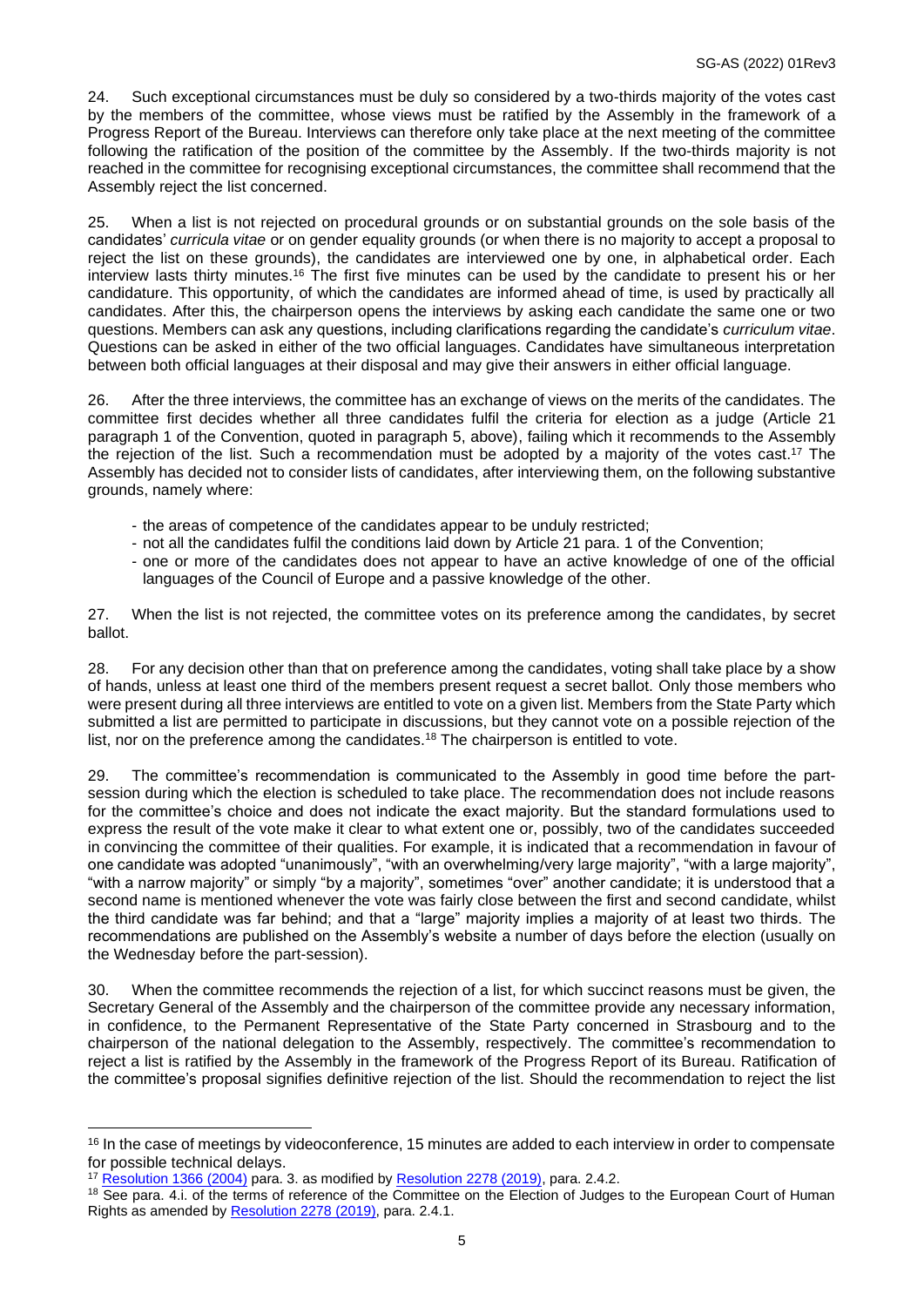be defeated by a majority vote in the Assembly, the list is referred back to the committee<sup>19</sup>. In such a case, an election cannot take place during the same part-session, as the Assembly would not have the benefit of a recommendation by the committee in favour of one or another candidate. The consideration of the list would only come back on the Assembly's agenda after the committee has again taken position on the list.

## *3.2. Election by the Assembly*

31. The Assembly is empowered by Article 22 of the Convention to elect the judges "by a majority of votes cast from a list of three candidates […]".

32. A first round of election is held on the Tuesday of the part-session – a practice designed to achieve the highest possible participation. Members have the possibility to vote – by secret ballot – throughout the morning sitting and possibly also through the afternoon sitting. The names of the candidates appear on the ballot paper in alphabetic order. The ballot paper does not reflect the preference expressed by the committee, nor that of the Government. However, members have at their disposal the recommendation by the committee. If one candidate obtains the absolute majority of the votes cast, he or she is declared elected. Failing that, a second round takes place on the Wednesday, for which a relative majority is sufficient. Election results are publicly announced by the President of the Assembly during the part-session.

33. The nine-year term of office of a judge elected by the Assembly to the Court shall commence from the date of taking up of his/her duties, and in any event no later than three months after his/her election. However, if the election takes place more than three months before the seat of the outgoing judge becomes vacant, the term of office shall commence the day the seat becomes vacant. If the election takes place less than three months before the seat of the outgoing judge becomes vacant, the elected judge shall take up his/her duties as soon as possible after the seat becomes vacant and the term of office shall commence as from then and in any event no later than three months after his/her election. <sup>20</sup>

<sup>19</sup> [Resolution 1366 \(2004\)](http://assembly.coe.int/nw/xml/XRef/Xref-DocDetails-EN.asp?fileid=17194) para. 3. as modified by [Resolution 2278 \(2019\),](http://assembly.coe.int/nw/xml/XRef/Xref-DocDetails-EN.asp?fileid=27665) para. 2.4.2.

<sup>&</sup>lt;sup>20</sup> See paragraph 8 of Assembly Resolution 1726 (2010), adopted on 29 April 2010.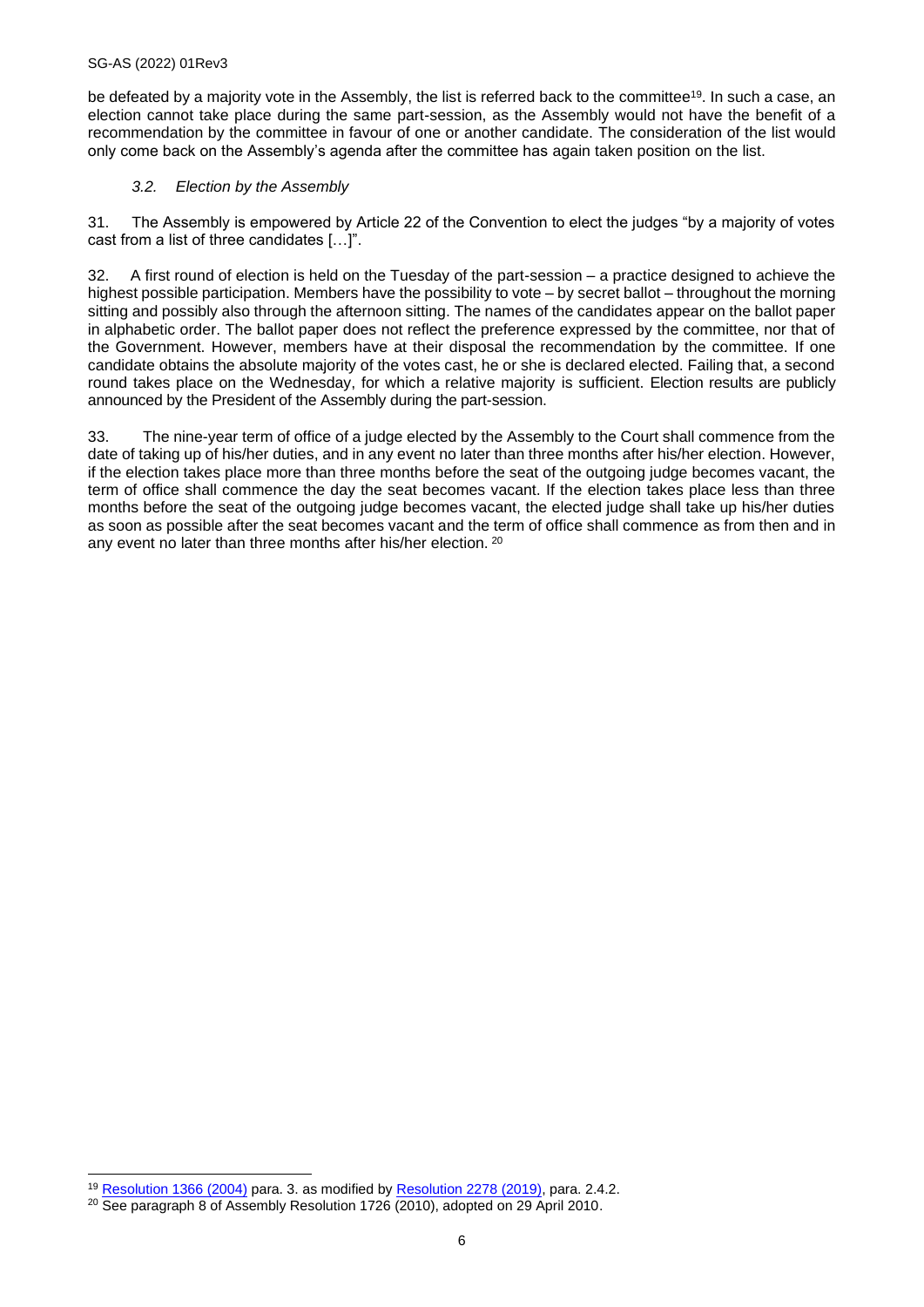## **APPENDIX 1 – Model of a letter addressed to a Permanent Representative / Ambassador**

Dear Ambassador,

I have the honour to inform you that, in accordance with Article 23 of the European Convention on Human Rights, as amended by Protocol No.15 to the Convention, the term of office of XXX, Judge at the European Court of Human Rights, will expire on XXX and the Parliamentary Assembly has consequently to proceed with the election of a judge in respect of your country.

I should therefore be grateful if your authorities could submit a list of three candidates for the position of judge in respect of your country, in accordance with Article 22 of the European Convention on Human Rights. The letter transmitting the list of three candidates and their detailed *curricula vitae* should describe the procedure by which the candidates were selected. I refer you in particular to Parliamentary Assembly [Resolution 1646](http://assembly.coe.int/nw/xml/XRef/Xref-DocDetails-EN.asp?fileid=17704)  [\(2009\)](http://assembly.coe.int/nw/xml/XRef/Xref-DocDetails-EN.asp?fileid=17704) which sets out the requirements for fair and transparent national selection procedures.

The *curricula vitae* should be submitted in Word format and preferably in both English and French, according to the model adopted by the Parliamentary Assembly [\(http://assembly.coe.int/CommitteeDocs/2009/ModelCVEN.doc\)](http://assembly.coe.int/CommitteeDocs/2009/ModelCVEN.doc). In order to facilitate the work of the Assembly and contacts with the candidates, the *curricula vitae* should indicate full professional and/or private contact details.

I should like to draw your attention to the fact that, as your list will be submitted after the entry into force of Protocol No. 15 to the European Convention on Human Rights, foreseen on 1 August 2021, candidates shall be less than 65 years of age at the date by which the transmission of the list is requested, in this case, XXX. The age limit for judges of 70 under Protocol No. 14 no longer applies.

As regards the need to ensure a balanced representation of women and men on the Court, I would refer you to the Assembly's Resolution 1366 (2004), as modified [by Resolutions 1426 \(2005\), 1627 \(2008\), 1841 \(2011\),](http://assembly.coe.int/nw/xml/RoP/RoP-XML2HTML-EN.asp?id=EN_CEGCAIFG#Format-It)  [2002 \(2014\) and 2278 \(2019\),](http://assembly.coe.int/nw/xml/RoP/RoP-XML2HTML-EN.asp?id=EN_CEGCAIFG#Format-It) and especially its paragraphs 3 and 4 which specify that lists of candidates must include at least one candidate of each sex unless a single-sex list of candidates is composed of an underrepresented sex (i.e., the sex to which under 40% of the total number of judges belong) or if exceptional circumstances exist. At present, women/men are under-represented in the Court.

I would also like to draw your attention to the requirement of prior consultation with the advisory panel of experts on candidates for election as judge to the European Court of Human Rights established by the Committee of Ministers (Resolution CM/Res (2010) 26 as amended). Therefore, before submitting your list of candidates to the Parliamentary Assembly, you are invited to submit it to the advisory panel in time for the latter to be able to provide an opinion on whether the candidates included in the said list meet the requirements stipulated by the European Convention on Human Rights. I understand that the Secretariat of the advisory panel will be contacting you on this matter.

The principles regarding the election procedure, as well as additional information, can be found in the Appendix to this letter. For any other question relating to the election procedure before the Assembly, I invite you to contact XXX.

Please also find attached – for your information – the Memorandum "Procedure for the election of judges to the European Court of Human Rights as of … May 2021".

I would like to recall that the Committee on the Election of Judges to the European Court of Human Rights has decided to no longer consider lists of candidates drawn up without recourse to interviews at national level.

The election of a judge in respect of your country is scheduled for the Assembly's XXX part-session, following interviews with the candidates by the Committee on the Election of Judges to the European Court of Human Rights. I would therefore be grateful if the list of three candidates could be submitted to the Parliamentary Assembly (email: [despina.chatzivassiliou@coe.int\)](mailto:despina.chatzivassiliou@coe.int) by XXX at the latest.

Yours sincerely,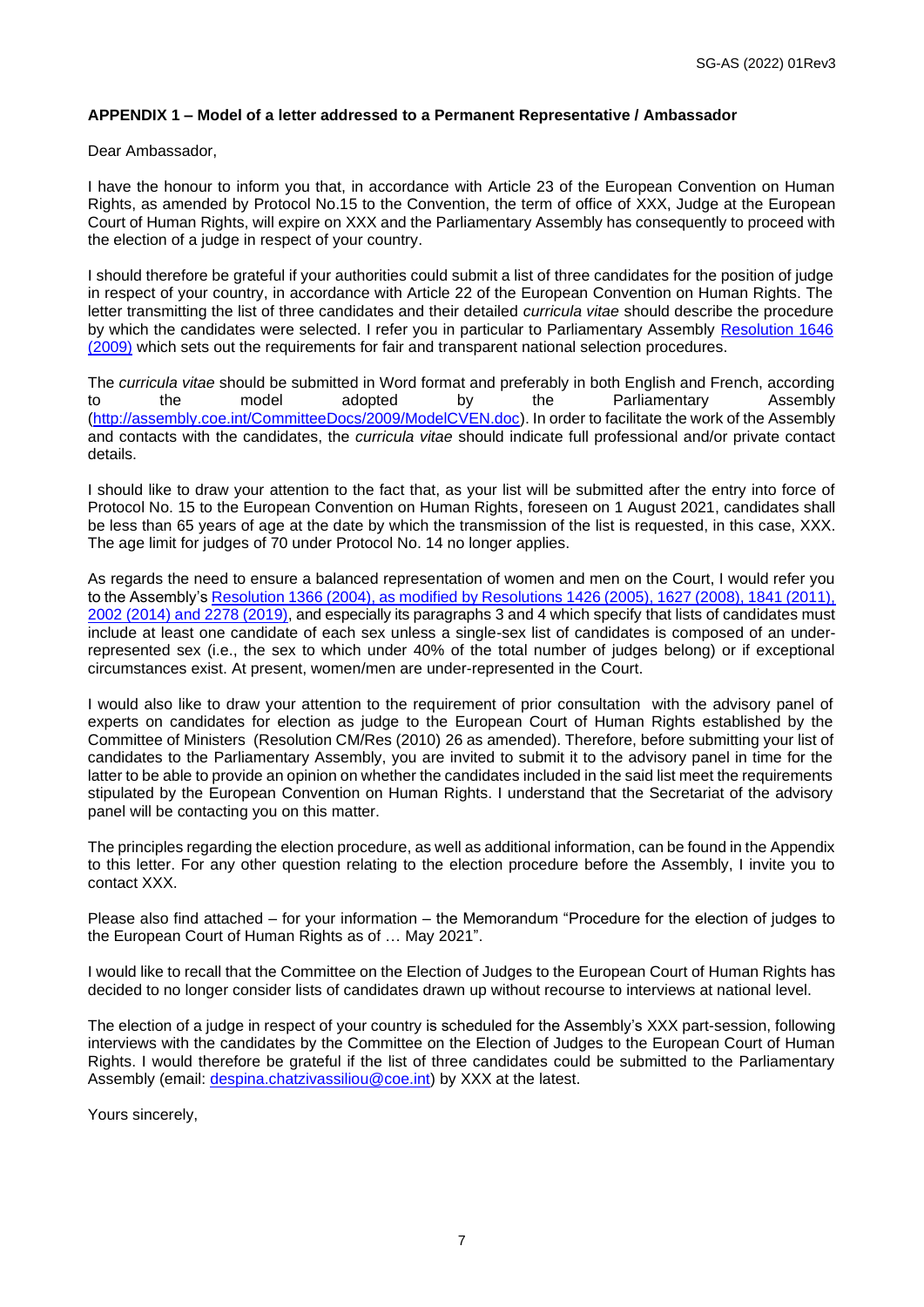## Appendix to the model of letter addressed to a Permanent Representative / Ambassador

## **Election criteria and procedure:**

According to Article 21, paragraph 1, of the European Convention on Human Rights, "The judges shall be of high moral character and must either possess the qualifications required for appointment to high judicial office or be jurisconsults of recognised competence".

According to Article 21 paragraph 2 (inserted by Protocol 15 to the Convention entered into force on 1 August 2021), "Candidates shall be less than 65 years of age at the date by which the list of three candidates has been requested by the Parliamentary Assembly, further to Article 22."

Article 21, paragraph 3, of the Convention provides that "During their term of office the judges shall not engage in any activity which is incompatible with their independence, impartiality or with the demands of a full-time office …".

According to Article 22 of the Convention "The judges shall be elected by the Parliamentary Assembly with respect to each High Contracting Party by a majority of votes cast from a list of three candidates nominated by the High Contracting Party".

Furthermore, Article 23 of the Convention, paragraphs 1 and 2, as amended by Protocol 15 to the Convention read as follows:

"1. The judges shall be elected for a period of nine years. They may not be re-elected.

2. The judges shall hold office until replaced. They shall, however, continue to deal with such cases as they already have under consideration."<sup>21</sup>

\*\*\*\*\*

**Relevant texts:**

- [Resolution 1646 \(2009\)](http://assembly.coe.int/nw/xml/XRef/Xref-DocDetails-EN.asp?FileID=17704&lang=EN) of the Parliamentary Assembly on the nomination of candidates and election of judges to the European Court of Human Rights *[\(http://assembly.coe.int/nw/xml/XRef/X2H-Xref-ViewPDF.asp?FileID=17704&lang=en\)](http://assembly.coe.int/nw/xml/XRef/X2H-Xref-ViewPDF.asp?FileID=17704&lang=en)*
- Relevant extract from the Rules of the Parliamentary Assembly, July 2019, Complementary Texts, Elections by the Parliamentary Assembly, Part V "Candidates for the European Court of Human Rights", page 178: [Resolution 1366 \(2004\), as modified by Resolutions 1426 \(2005\), 1627 \(2008\), 1841 \(2011\),](http://assembly.coe.int/nw/xml/RoP/RoP-XML2HTML-EN.asp?id=EN_CEGCAIFG#Format-It)  [2002 \(2014\) and 2278 \(2019\)](http://assembly.coe.int/nw/xml/RoP/RoP-XML2HTML-EN.asp?id=EN_CEGCAIFG#Format-It) *[\(http://assembly.coe.int/nw/xml/RoP/RoP-XML2HTML-EN.asp?id=EN\\_CEGCAIFG#Format-It\)](http://assembly.coe.int/nw/xml/RoP/RoP-XML2HTML-EN.asp?id=EN_CEGCAIFG#Format-It)*
- Committee of Ministers [Resolution CM/Res\(2009\)5](https://search.coe.int/cm/Pages/result_details.aspx?ObjectId=09000016805c0ce3) on the status and conditions of service of judges of the European Court of Human Rights and of the Commissioner for Human Rights, adopted on 23 September 2009 *[\(https://search.coe.int/cm/Pages/result\\_details.aspx?ObjectId=09000016805c0ce3\)](https://search.coe.int/cm/Pages/result_details.aspx?ObjectId=09000016805c0ce3)*
- Committee of Ministers [Resolution CM/Res\(2010\)26,](https://search.coe.int/cm/Pages/result_details.aspx?ObjectId=09000016805cdf79) as amended by [Resolution CM/Res\(2014\)44](https://search.coe.int/cm/Pages/result_details.aspx?ObjectId=09000016805c4ade) on 26 November 2014*,* on the establishment of an Advisory Panel of Experts on Candidates for Election as Judge to the European Court of Human Rights *[\(https://search.coe.int/cm/Pages/result\\_details.aspx?ObjectId=09000016805c4ade\)](https://search.coe.int/cm/Pages/result_details.aspx?ObjectId=09000016805c4ade)*
- Guidelines of the Committee of Ministers on the selection of candidates for the post of judge at the European Court of Human Rights, March 2012, as amended in November 2014 by [CM/Del/Dec\(2014\)1213/1.5-app5](https://search.coe.int/cm/Pages/result_details.aspx?ObjectId=09000016805c49f5) (*[https://wcd.coe.int/ViewDoc.jsp?Ref=CM\(2012\)40&Language=lanEnglish&Ver=final&Site=COE&BackC](https://wcd.coe.int/ViewDoc.jsp?Ref=CM(2012)40&Language=lanEnglish&Ver=final&Site=COE&BackColorInternet=C3C3C3&BackColorIntranet=EDB021&BackColorLogged=F5D383) [olorInternet=C3C3C3&BackColorIntranet=EDB021&BackColorLogged=F5D383\)](https://wcd.coe.int/ViewDoc.jsp?Ref=CM(2012)40&Language=lanEnglish&Ver=final&Site=COE&BackColorInternet=C3C3C3&BackColorIntranet=EDB021&BackColorLogged=F5D383)*

<sup>21</sup> Former paragraph 2 of Article 23 ("The terms of office of judges shall expire when they reach the age of 70") was deleted by Protocol 15.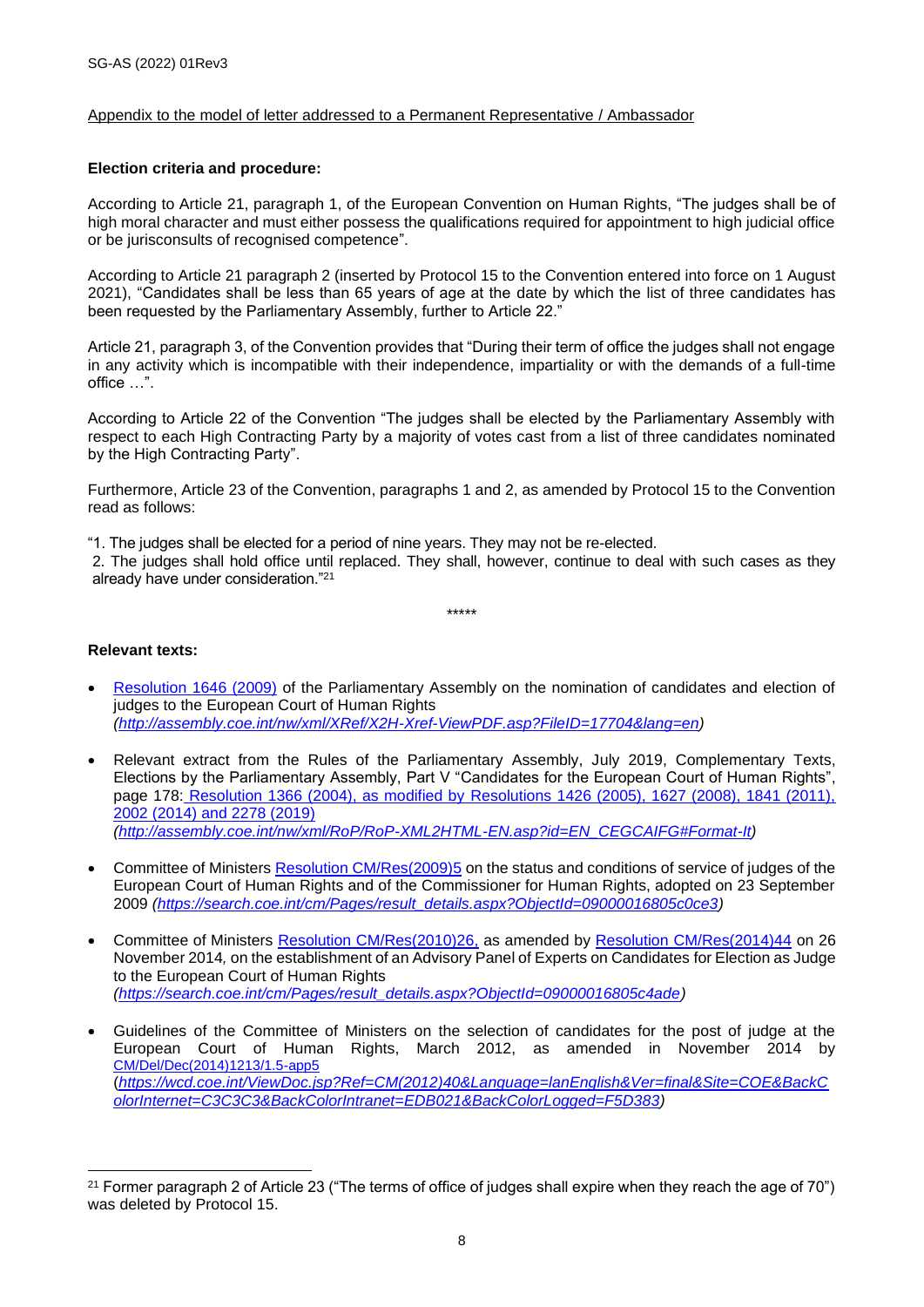• [Resolution 1726 \(2010\)](http://assembly.coe.int/nw/xml/XRef/Xref-DocDetails-EN.asp?FileID=17849&lang=EN) of the Parliamentary Assembly on Effective implementation of the European Convention on Human Rights: the Interlaken process, paragraph 8 *[\(http://assembly.coe.int/nw/xml/XRef/X2H-Xref-ViewPDF.asp?FileID=17849&lang=en\)](http://assembly.coe.int/nw/xml/XRef/X2H-Xref-ViewPDF.asp?FileID=17849&lang=en).*

\*\*\*\*\*

## **Additional information:**

The European Convention on State Immunity and its Additional Protocol setting up a European Tribunal, the members of which include, amongst others, members of the European Court of Human Rights, were opened for signature in May 1972. The Protocol entered into force on 22 May 1985. Your authorities may wish to notify the candidates to the present election that the person elected may be required to perform additional duties of judge at the European Tribunal in matters of State Immunity.

Newly elected judges may also be included in the Court's judicial formation that is asked to provide an Advisory Opinion on the interpretation of the 1997 Convention on Human Rights and Biomedicine (ratified by 29 States). In December 2019, the European Court of Human Rights has received, for the first time, a request for such an Advisory Opinion in line with Article 29 of the Convention on Human Rights and Biomedicine ("the Oviedo Convention").

\*\*\*\*\*

See also the Parliamentary Assembly's portal: [http://website-pace.net/en\\_GB/web/as-jur/echr-judges-election](http://website-pace.net/en_GB/web/as-jur/echr-judges-election)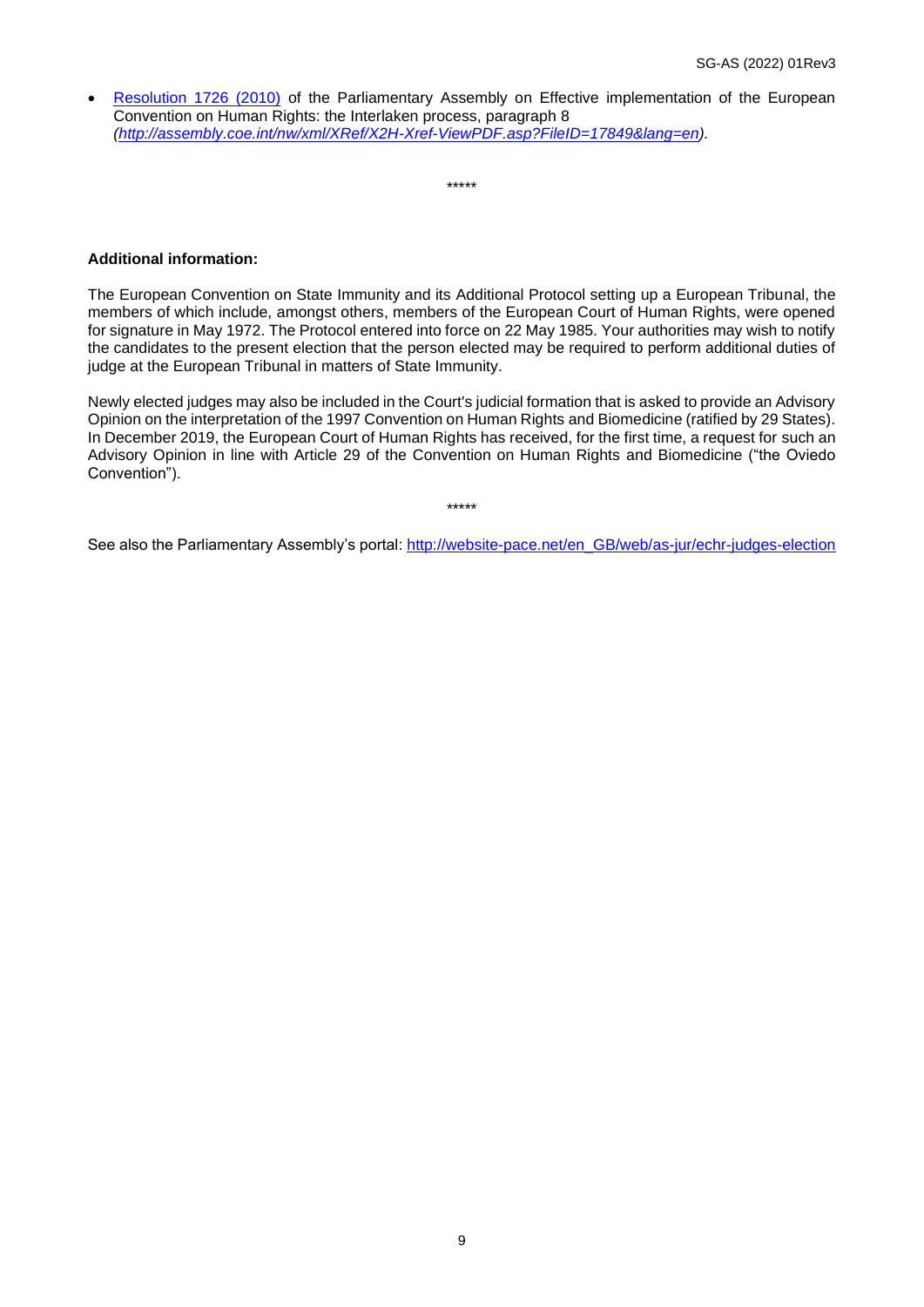**APPENDIX 2 – Criteria to evaluate candidatures for office of Judge on the European Court of Human Rights: checklists<sup>1</sup>**

## **Evaluation of lists of candidates received from State Parties**

| Extract from Resolution 1366 (2004), as modified by Resolutions 1426 (2005), 1627 (2008), 1841 (2011),<br>2002 (2014) and 2278 (2019)                                                                                                                                                                                                                                                                                                                                                                                                                                                    |
|------------------------------------------------------------------------------------------------------------------------------------------------------------------------------------------------------------------------------------------------------------------------------------------------------------------------------------------------------------------------------------------------------------------------------------------------------------------------------------------------------------------------------------------------------------------------------------------|
| "3. The Assembly decides not to consider lists of candidates where:                                                                                                                                                                                                                                                                                                                                                                                                                                                                                                                      |
| <i>i. the areas of competence of the candidates appear to be unduly restricted;</i><br>ii. not all of the candidates fulfil each of the conditions laid down by Article 21, paragraph 1, of the<br>European Convention on Human Rights;<br>iii. one of the candidates does not appear to have an active knowledge of one of the official languages of<br>the Council of Europe and a passive knowledge of the other;<br>iv. the national selection procedure did not satisfy the minimum requirements of fairness and<br>transparency;<br>v. the Advisory Panel was not duly consulted.  |
| In such cases, the Committee on the Election of Judges shall decide on a proposal to reject a list of<br>candidates by a majority of the votes cast. This proposal shall be endorsed by the Assembly in the<br>Progress Report of the Bureau of the Assembly and the Standing Committee. The Assembly's<br>endorsement of the proposal to reject a list entails its definitive rejection; the State concerned is invited to<br>submit a new list. Rejection by the Assembly of the committee's proposal to reject a list shall entail the<br>referral of the list back to the committee. |
| 4. Moreover, the Assembly decides to consider single-sex lists of candidates when the candidates belong<br>to the sex which is under-represented in the Court (i.e. the sex to which under 40% of the total number of<br>judges belong), or in exceptional circumstances where a Contracting Party has taken all the necessary<br>and appropriate steps to ensure that the list contains candidates of both sexes meeting the requirements<br>of paragraph 1 of Article 21 of the European Convention on Human Rights.                                                                   |
| Such exceptional circumstances must be duly so considered by a two-thirds majority of the votes cast by<br>members of the Committee on the Election of Judges to the European Court of Human Rights. If the<br>required majority has not been achieved, the committee shall recommend that the Assembly reject the<br>list concerned. This position shall be endorsed by the Assembly in the Progress Report of the Bureau of<br>the Assembly and the Standing Committee."                                                                                                               |
|                                                                                                                                                                                                                                                                                                                                                                                                                                                                                                                                                                                          |

## **Specific matters to be borne in mind:**

• **Transparency and fairness of national selection procedure:** public and open call for candidatures, including through the specialised press (*Sources:* PACE [Resolution 1646 \(2009\)](http://assembly.coe.int/nw/xml/XRef/Xref-DocDetails-EN.asp?fileid=17704) on Nomination of candidates and election of judges to the European Court of Human Rights, paragraph 4.1 and PACE [Resolution 2278 \(2019\)](http://assembly.coe.int/nw/xml/XRef/Xref-DocDetails-EN.asp?fileid=27665) on Modification of various provisions of the Assembly's Rules of Procedure, paragraph 2.4.2)

<sup>1</sup> This is an extract from an updated and slightly revised background document, prepared by the Secretariat in 2015, which has been used by the Assembly's Committee on the Election of Judges to the European Court of Human Rights to help it evaluate candidatures for the office of Judge on the European Court of Human Rights.

For a more detailed overview consult: A. Drzemczewski "The Parliamentary Assembly's Committee on the Election of Judges to the European Court of Human Rights, Council of Europe" in Vol 35 Human Rights Law Journal (2015), pp. 269 – 274.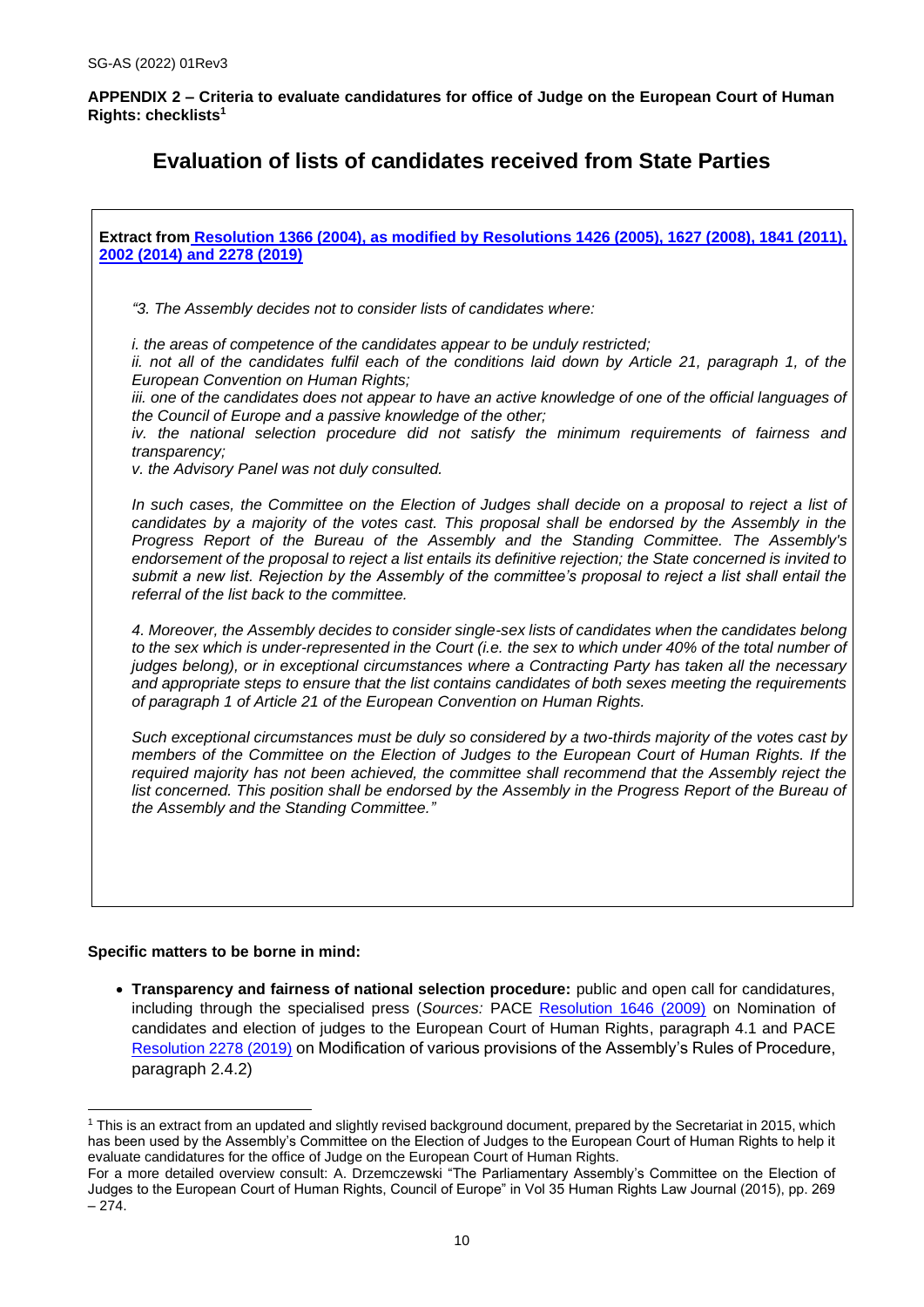## **Explanation:**

Although the Parliamentary Assembly noted discernible progress in the national selection procedures of several countries in its Resolution 1646 (2009), paragraph 2, it recalled that there remained a "significant variance" regarding the fairness, transparency and consistency at national level. Recalling that the national selection procedure must be a reflection of "principles of democratic procedure, transparency and non-discrimination", it specified, in paragraph 2 of Resolution 1646 (2009), that, "in the absence of a fair, transparent and consistent national selection procedure" and/or where it is not given a "real choice" between candidates selected at national level and submitted to the Assembly, the Assembly may decide to reject such lists.

• **Description by States Parties of the manner in which candidates to the ECtHR have been selected** (*Source:* PACE [Resolution 1646 \(2009\),](http://assembly.coe.int/nw/xml/XRef/Xref-DocDetails-EN.asp?fileid=17704) paragraph 4.2)

## **Explanation:**

Given the great variance in the national selection processes, as stated above, asking states to describe the manner in which this national selection of candidates has taken place provides helpful indications about the rigour of a given national selection procedure, permitting, as the case may be, to better assess the qualifications of candidates.

• **Gender: the list must include at least one candidate of each sex, except when the candidates belong to the sex which is under-represented in the Court, that is the sex to which under 40% of the total number of judges belong, or if exceptional circumstances exist to derogate from this rule** (*Sources:* [Resolution 1366 \(2004\), as modified by Resolutions 1426 \(2005\), 1627 \(2008\), 1841 \(2011\),](http://assembly.coe.int/nw/xml/RoP/RoP-XML2HTML-EN.asp?id=EN_CEGCAIFG#Format-It)  [2002 \(2014\) and 2278 \(2019\),](http://assembly.coe.int/nw/xml/RoP/RoP-XML2HTML-EN.asp?id=EN_CEGCAIFG#Format-It) [CM Guidelines,](https://wcd.coe.int/ViewDoc.jsp?id=1919137) paragraph 8)

### **Explanation:**

Following a contentious debate over an all-male list submitted by Malta in 2007, which was subject of an Advisory Opinion by the European Court of Human Rights in February 2008, this requirement, with possibility for exceptional derogation, as formulated above, is now uncontested.

• **List of candidates in alphabetical order** (*Sources:* PACE [Resolution 1646 \(2009\)](http://assembly.coe.int/nw/xml/XRef/Xref-DocDetails-EN.asp?fileid=17704) paragraph 4.3; Appendix to PACE [Resolution 1432 \(2005\),](http://assembly.coe.int/nw/xml/XRef/Xref-DocDetails-EN.asp?fileid=17316) paragraph 3)

#### **Explanation:**

Not only should the Assembly have a "real choice" between three candidates in terms of their *actual* qualifications, as noted above, but the alphabetical listing of candidates has the function of ensuring neutrality as regards their relative status in the national selection process. Candidates are listed in alphabetical order on the Assembly's ballot paper.

• **Standardised** *curriculum vitae* (*Source:* PACE [Resolution 1646 \(2009\),](http://assembly.coe.int/nw/xml/XRef/Xref-DocDetails-EN.asp?fileid=17704) see Appendix 3)

#### **Explanation:**

The practice of standardising candidates' *curricula vitae* not only has the practical function of providing guidance to candidates regarding the specific type of information to provide, but also has the purpose of allowing the Assembly a better comparison between candidates.

• *Ad hoc* **judges: as far as possible no candidate should be submitted whose election might result in the necessity to appoint an** *ad hoc* **judge** (*Source*: PACE [Resolution 1646 \(2009\),](http://assembly.coe.int/nw/xml/XRef/Xref-DocDetails-EN.asp?fileid=17704) paragraph 4.5)

#### **Explanation:**

This may be the case, for instance, where a candidate is or has been a government agent involved in preparing (numerous) cases before the Strasbourg Court or where he or she may have participated, for example, in many judgments/decisions rejecting applicants' final internal domestic appeals. This may create a conflict of interest situation.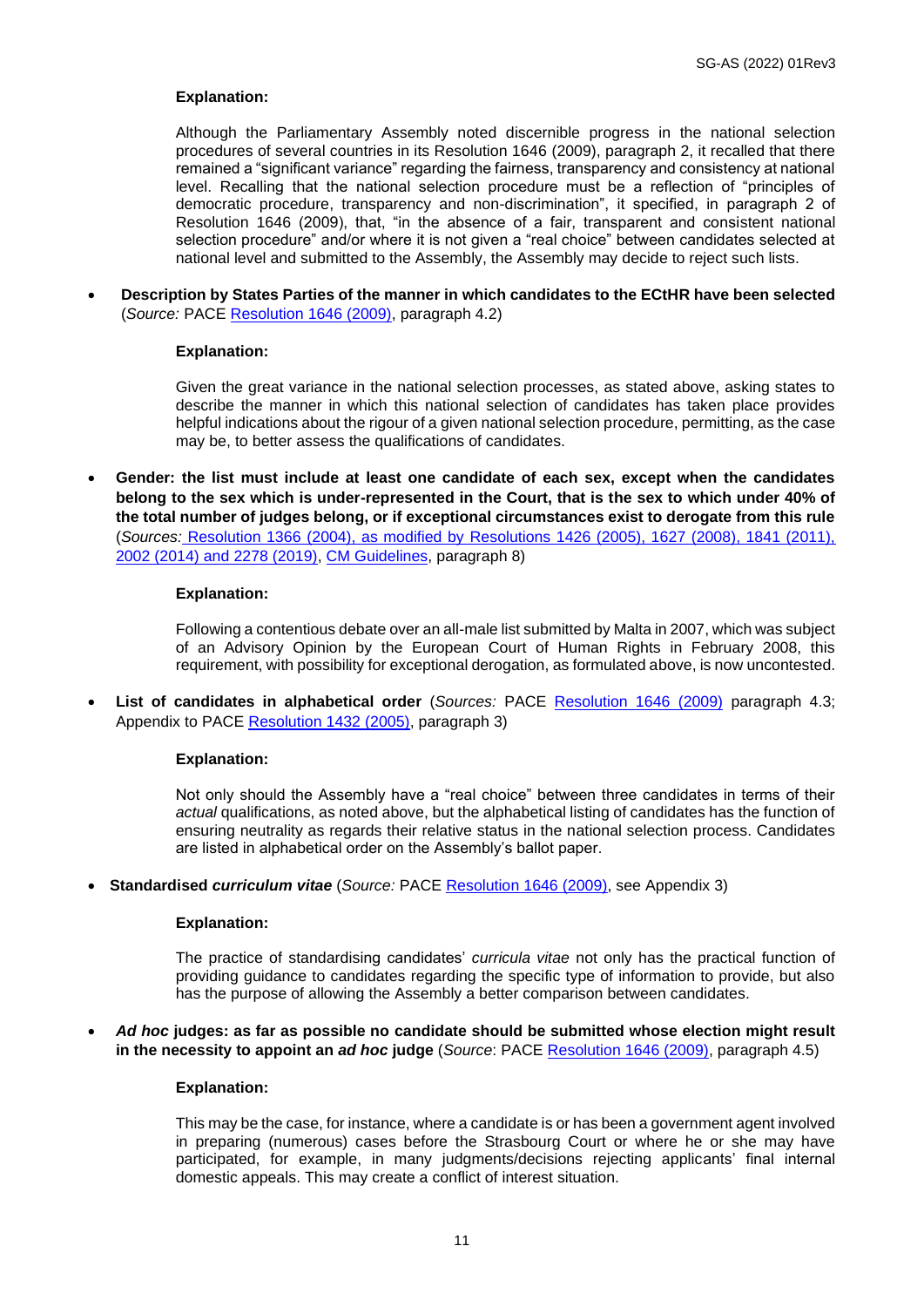• **Length of term and maximum age-limit of judges** (*Sources:* [Explanatory Report](http://conventions.coe.int/Treaty/EN/Reports/Html/194.htm) to Protocol No. 14, (CETS No. 194), paragraph 53; [Explanatory Memorandum](https://wcd.coe.int/ViewDoc.jsp?id=1919201&Site=CM) on CM Guidelines, paragraph 29).

## **Explanation:**

Currently, as *per* Article 23, paragraph 1, of the Convention, judges are elected for a fixed term of nine years. Protocol No. 15, which entered into force on 1 August 2021, abolishes the age limit of 70 years for judges in Article 23 paragraph 2 and instead introduces an age limit of 65 years for candidates, at the date by which the list of three candidates has been requested by the Parliamentary Assembly, further to Article 22. To achieve the highest degree of certainty, the date in question shall be that indicated in the letter of the Secretary General of the Assembly inviting the Government to submit a list of candidates.

## **Criteria to evaluate candidates for the post of Judge on the European Court of Human Rights**

Article 21, paragraph 1, of the European Convention on Human Rights (ECHR), stipulates that:

*"The judges shall be of high moral character and must either possess the qualifications required for appointment to high judicial office or be jurisconsults of recognised competence."*

See also [PACE Resolution 1646 \(2009\)](http://assembly.coe.int/nw/xml/XRef/Xref-DocDetails-EN.asp?fileid=17704) and [Resolution 1366 \(2004\), as modified by Resolutions 1426](http://assembly.coe.int/nw/xml/RoP/RoP-XML2HTML-EN.asp?id=EN_CEGCAIFG#Format-It)  [\(2005\), 1627 \(2008\), 1841 \(2011\), 2002 \(2014\) and 2278 \(2019\)](http://assembly.coe.int/nw/xml/RoP/RoP-XML2HTML-EN.asp?id=EN_CEGCAIFG#Format-It)

- **Relevant professional work experience** (judicial and/or other, characterised by its level, nature and length)
- **Language proficiency: candidates should possess an active knowledge of one and a passive knowledge of the other official language of the Council of Europe**
- **Motivation**
- **Knowledge of the Council of Europe/experience of the system of the ECHR**
- **Clarity and precision of thought and of speech**
- **Judgement/specific skills**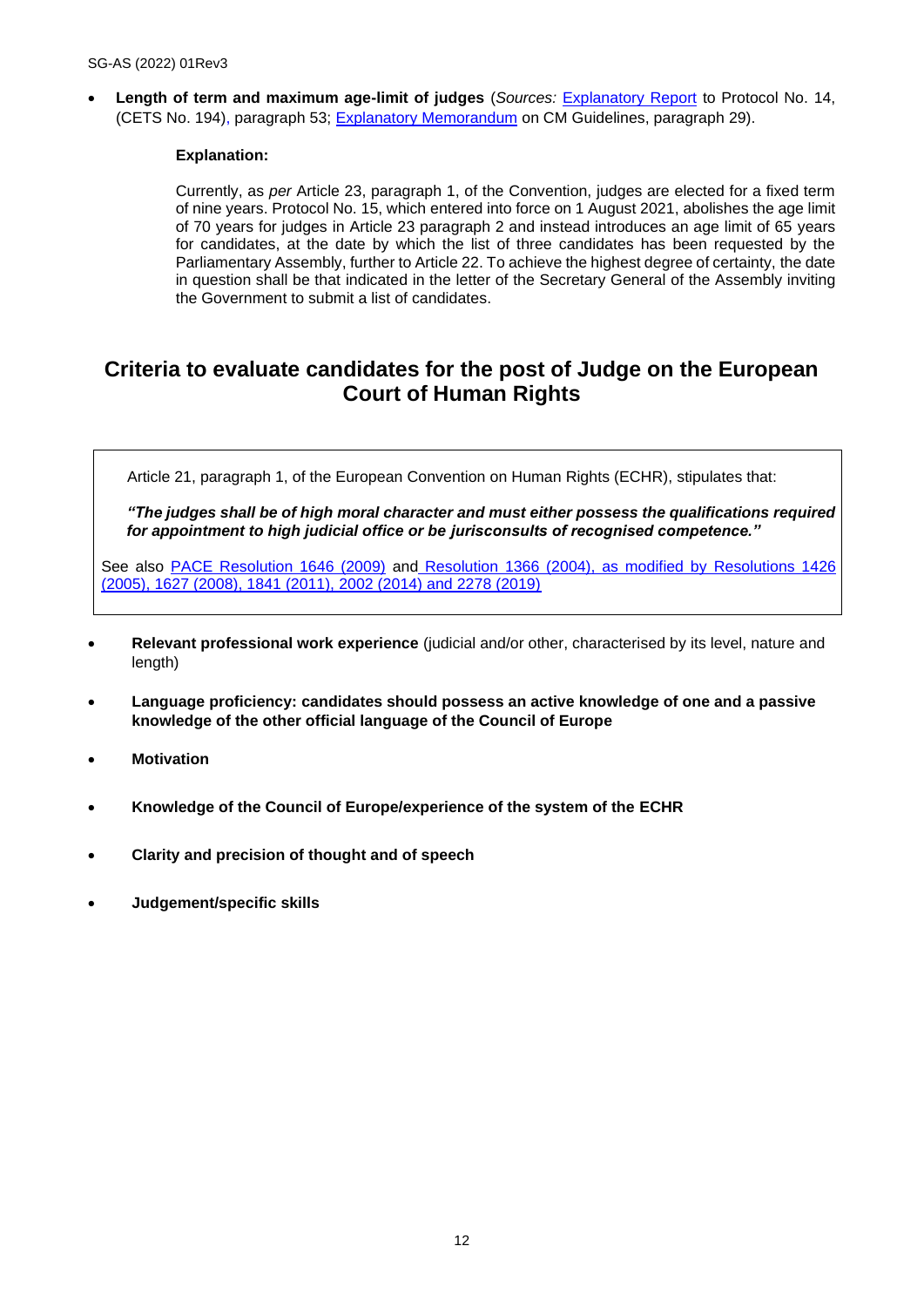## **APPENDIX 3 – Model curriculum vitae for candidates seeking election to the European Court of Human Rights<sup>1</sup>**

In order to ensure that the members of the Parliamentary Assembly of the Council of Europe have comparable information at their disposal when electing judges to the European Court of Human Rights, candidates are invited to submit a short curriculum vitae on the following lines:

## **I. Personal details**

Name, forename Sex Date and place of birth Nationality/ies

### **II. Education and academic and other qualifications**

### **III. Relevant professional activities**

- *a. Description of judicial activities*
- *b. Description of non-judicial legal activities*
- *c. Description of non-legal professional activities*
- *(*Please put in bold the post(s) held at present)

### **IV. Activities and experience in the field of human rights**

#### **V. Public activities**

- *a. Public office*
- *b. Elected posts*

*c. Posts held in a political party or movement*

(Please put in bold the post(s) held at present)

### **VI. Other activities**

- a. Field
- b. Duration
- c. Functions

(Please put in bold your current activities)

#### **VII. Publications and other works**

(You may indicate the total number of books and articles published, but mention only the most important titles (maximum 10))

#### **VIII. Languages**

(Requirement: an active knowledge of one of the official languages of the Council of Europe and a passive knowledge of the other)

|                                            | Reading      |                      |         | Writing      |                      |         | Speaking     |                  |      |
|--------------------------------------------|--------------|----------------------|---------|--------------|----------------------|---------|--------------|------------------|------|
| Language                                   | very<br>good | good                 | fair    | very<br>good | good                 | fair    | very<br>good | good             | fair |
| a. First language:                         | $\cdot$      | $\ddot{\phantom{0}}$ | $\cdot$ | $\cdots$     | $\ddot{\phantom{a}}$ |         |              |                  |      |
| (Please specify)<br>b. Official languages: |              |                      |         |              |                      |         |              |                  |      |
| $-$ English                                | $\cdot$      | $\cdots$             |         | $\cdots$     | $\cdots$             | $\cdot$ |              |                  |      |
| – French                                   | $\cdot$      |                      |         | $\cdots$     | $\cdots$             |         |              |                  |      |
| c. Other languages:                        | $\cdot$      | $\cdots$             | $\cdot$ |              | $\cdots$             | $\cdot$ |              |                  |      |
|                                            | $\cdot$      | $\cdots$             |         | $\cdots$     | $\cdots$             | $\cdot$ |              | $\bullet\bullet$ |      |
|                                            |              |                      |         | $\cdots$     | $\cdots$             | $\cdot$ |              | $\cdots$         |      |
|                                            |              |                      |         |              |                      |         |              |                  |      |

**IX. In the event that you do not meet the level of language proficiency required for the post of judge in an official language, please confirm your intention to follow intensive language classes of the language concerned prior to, and if need be also at the beginning of, your term of duty if elected a judge on the Court.** 

#### **X. Other relevant information**

**XI. Please confirm that you will take up permanent residence in Strasbourg if elected a judge on the Court.**

This text is taken from the Appendix to Parliamentary Assembly [Resolution 1646 \(2009\).](http://assembly.coe.int/nw/xml/XRef/Xref-XML2HTML-en.asp?fileid=17704&lang=en) Also available on the Parliamentary Assembly website: [http://assembly.coe.int/CommitteeDocs/2009/ModelCVEN.doc.](http://assembly.coe.int/CommitteeDocs/2009/ModelCVEN.doc)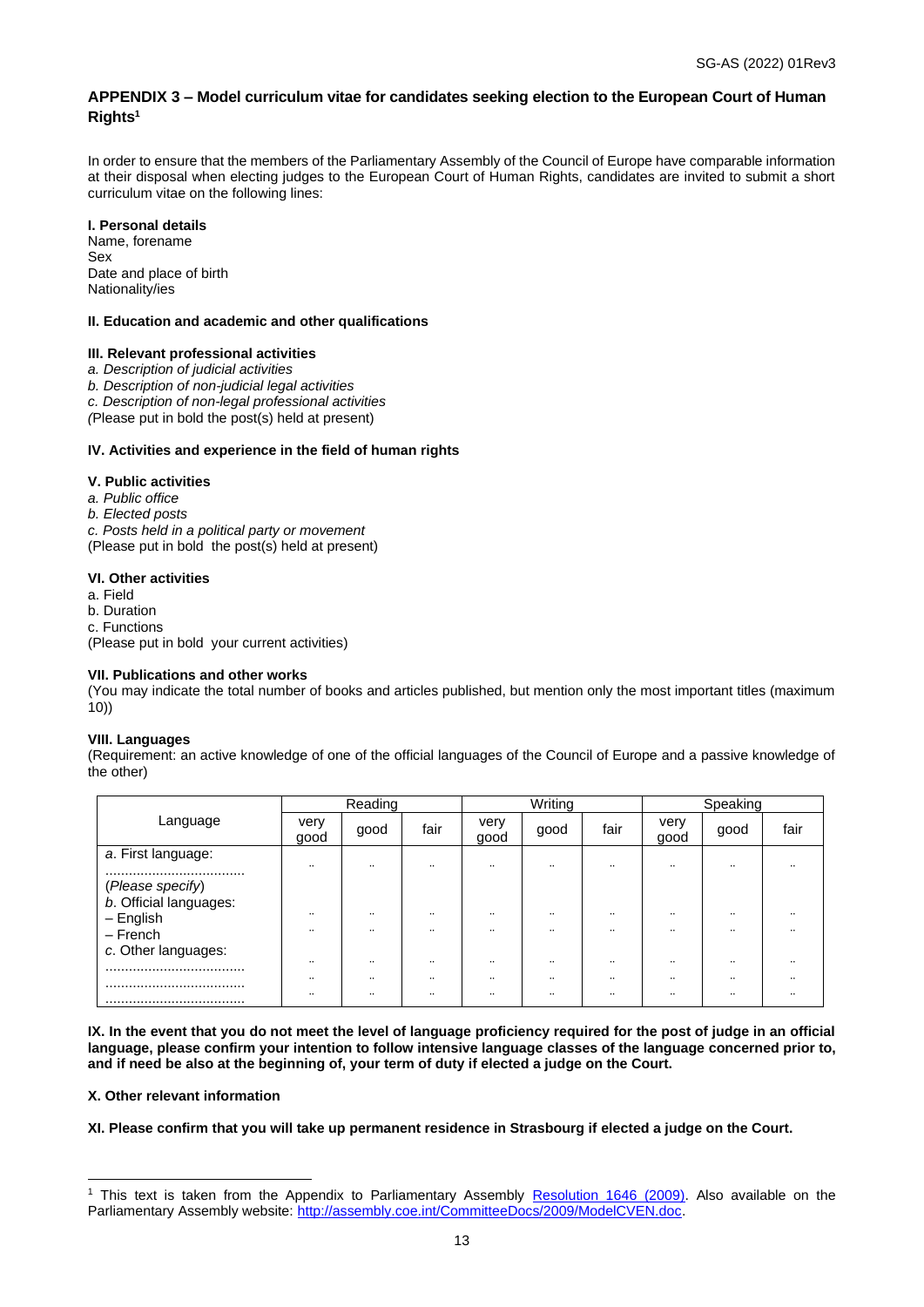## **APPENDIX 4 – Timetable envisaged for elections**

#### **In 2022**

## **Dates to be defined:**

**Bosnia and Herzegovina** – the term of office of the judge elected in respect of Bosnia and Herzegovina (Mr Faris Vehabović) expired on 2 December 2021.

**Lithuania –** the term of office of the judge elected in respect of **Lithuania** (Mr Egidijus Kūris) expires on 31 October 2022.

**Romania -** the term of office of the judge elected in respect of **Romania** (Ms Iulia Antoanella Motoc) expires on 17 December 2022.

### **In 2022**

## **Elections foreseen in June 2022:**

**Iceland –** the term of office of the judge elected in respect of **Iceland** (Mr Robert Spano) expires on 31 October 2022.

### **Elections foreseen in October 2022:**

**Poland** – the term of office of the judge elected in respect of **Poland** (Mr Krzysztof Wojtyczek) expired on 31 October 2021

**Denmark** - the term of office of the judge elected in respect of **Denmark** (Mr Jon Fridrik Kjølbro) expires on 31 March 2023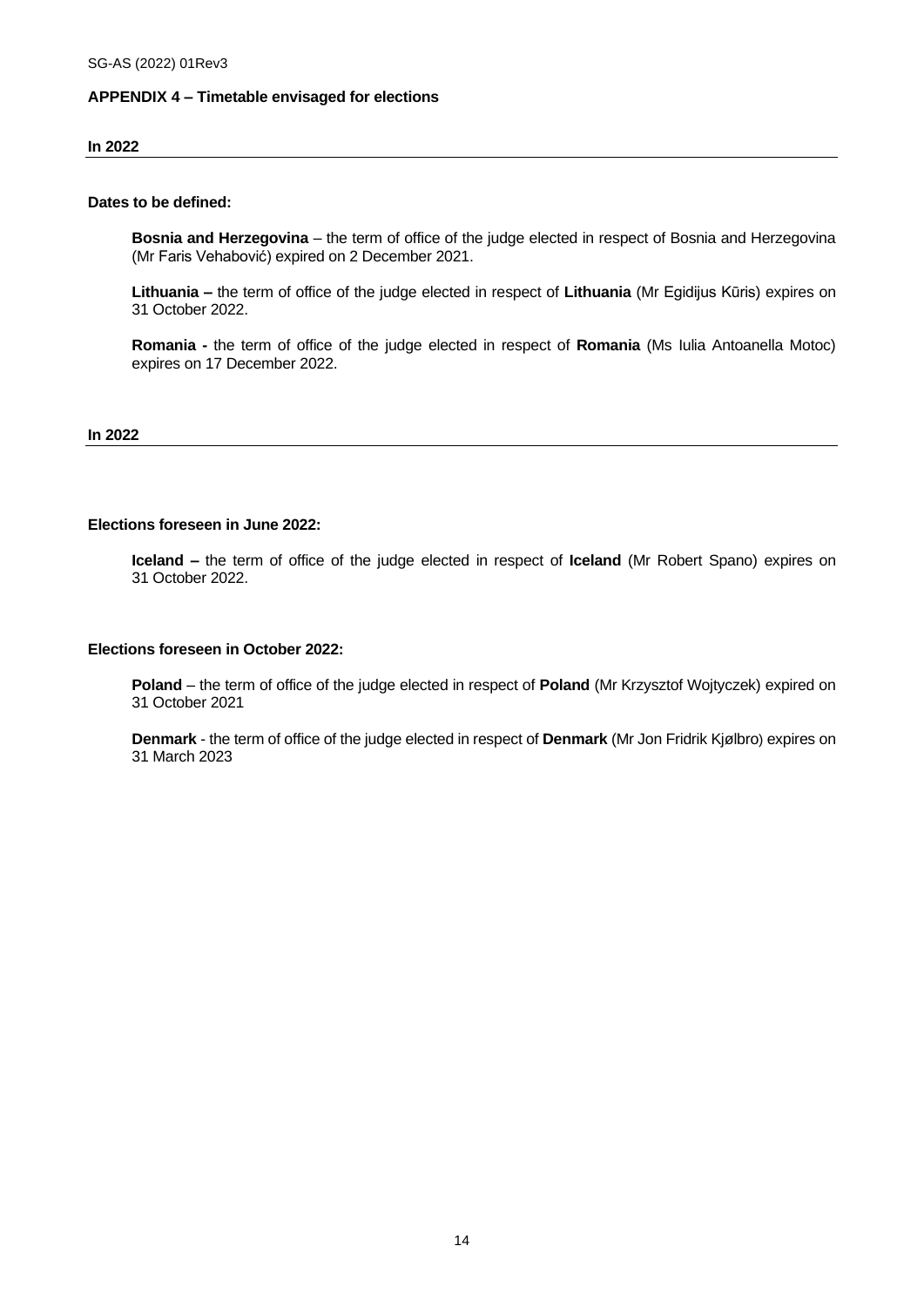## **APPENDIX 5 – Expiry of judges' terms of office**

| 14 June 2019      | Judge elected in respect of Ukraine (Ms Ganna Yudkivska)                                                |
|-------------------|---------------------------------------------------------------------------------------------------------|
| 31 October 2021   | Judge elected in respect of Poland (Mr Krzysztof Wojtyczek)                                             |
| 2 December 2021   | Judge elected in respect of Bosnia and Herzegovina (Mr Faris Vehabović)                                 |
| 31 October 2022   | Judges elected in respect of Iceland (Mr Robert Spano) and Lithuania (Mr Egidijus Kūris)                |
| 17 December 2022  | Judge elected in respect of Romania (Ms Iulia Antoanella Motoc)                                         |
| 31 March 2023     | Judge elected in respect of Denmark (Mr Jon Fridrik Kjølbro)                                            |
| 12 April 2024     | Judges elected in respect of Bulgaria (Mr Yonko Grozev) and Serbia (Mr Branko Lubarda)                  |
| 1 July 2024       | Judge elected in respect of Ireland (Ms Síofra O'Leary)                                                 |
| 31 August 2024    | Judge elected in respect of Liechtenstein (Mr Carlo Ranzoni)                                            |
| 2 September 2024  | Judge elected in respect of Latvia (Mr Mārtiņš Mits)                                                    |
| 16 September 2024 | Judge elected in respect of Armenia (Mr Armen Harutyunyan) and Monaco (Ms Stéphanie<br>Mourou-Vikström) |
| 31 October 2024   | Judge elected in respect of Andorra (Mr Pere Pastor Vilanova)                                           |
| 31 October 2024   | Judge elected in respect of Austria (Ms Gabriele Kucsko-Stadlmayer)                                     |
| 1 May 2024        | Judge elected in respect of Luxembourg (Mr Georges Ravarani)                                            |
| 28 December 2024  | Judge elected in respect of the Slovak Republic (Ms Alena Poláčková)                                    |
| 31 December 2024  | Judge elected in respect of Finland (Ms Pauliine Koskelo)                                               |
| 17 April 2025     | Judge elected in respect of Cyprus (Mr Georgios Serghides)                                              |
| 29 May 2025       | Judge elected in respect of Slovenia (Mr Marko Bošnjak)                                                 |
| 11 September 2025 | Judge elected in respect of the United Kingdom (Mr Tim Eicke)                                           |
| 3 January 2026    | Judge elected in respect of Azerbaijan (Mr Latif Hüseynov)                                              |
| 31 January 2026   | Judge elected in respect of North Macedonia (Mr Jovan Ilievski)                                         |
| 2 April 2026      | Judge elected in respect of the Netherlands (Ms Jolien Schukking)                                       |